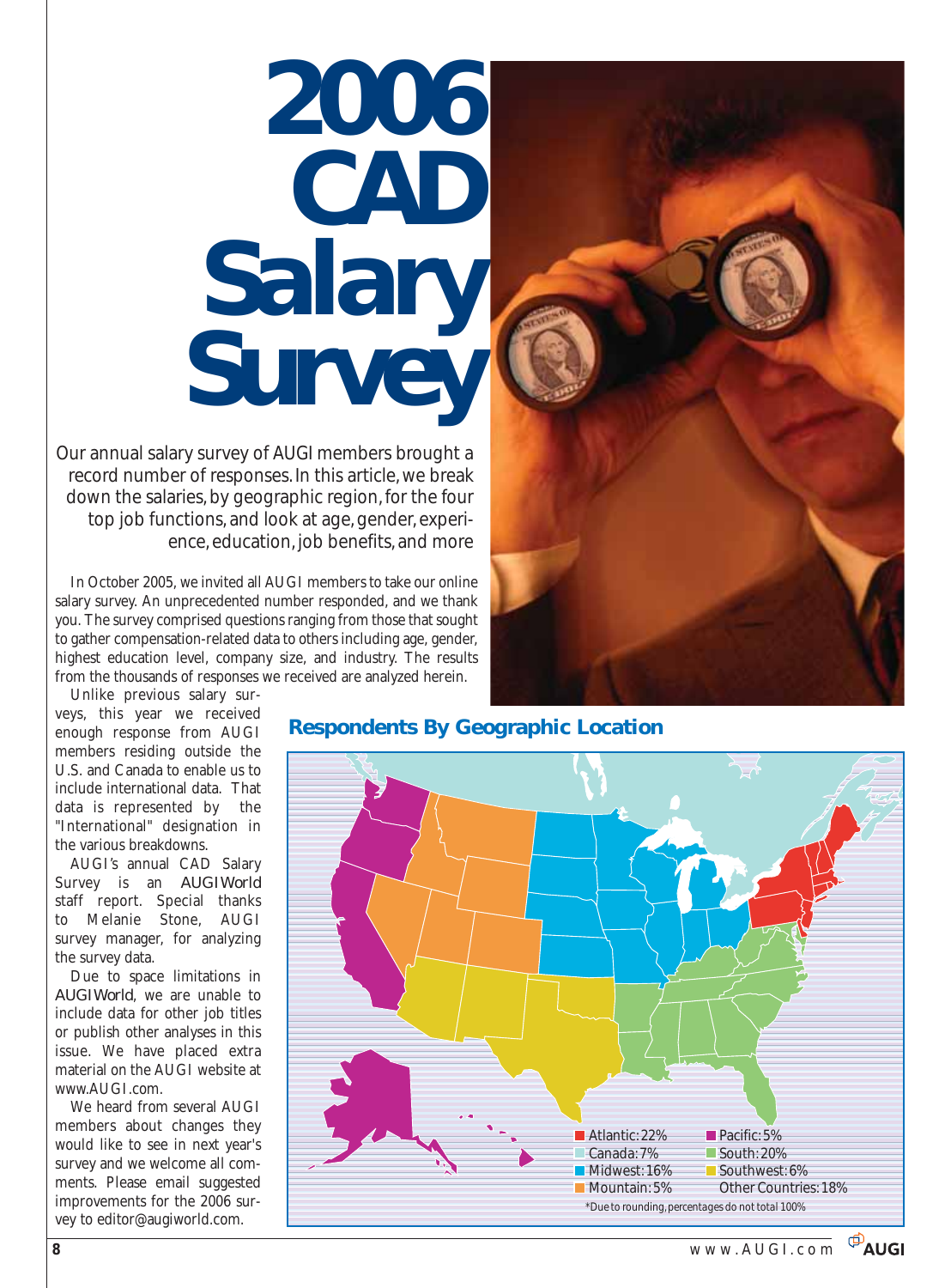



## **Job Title/Function**





## **Annual Compensation in 2005**



## **Salary Increase in Last 12 Months**



# **Employee Benefits How Big Is Your Company?**

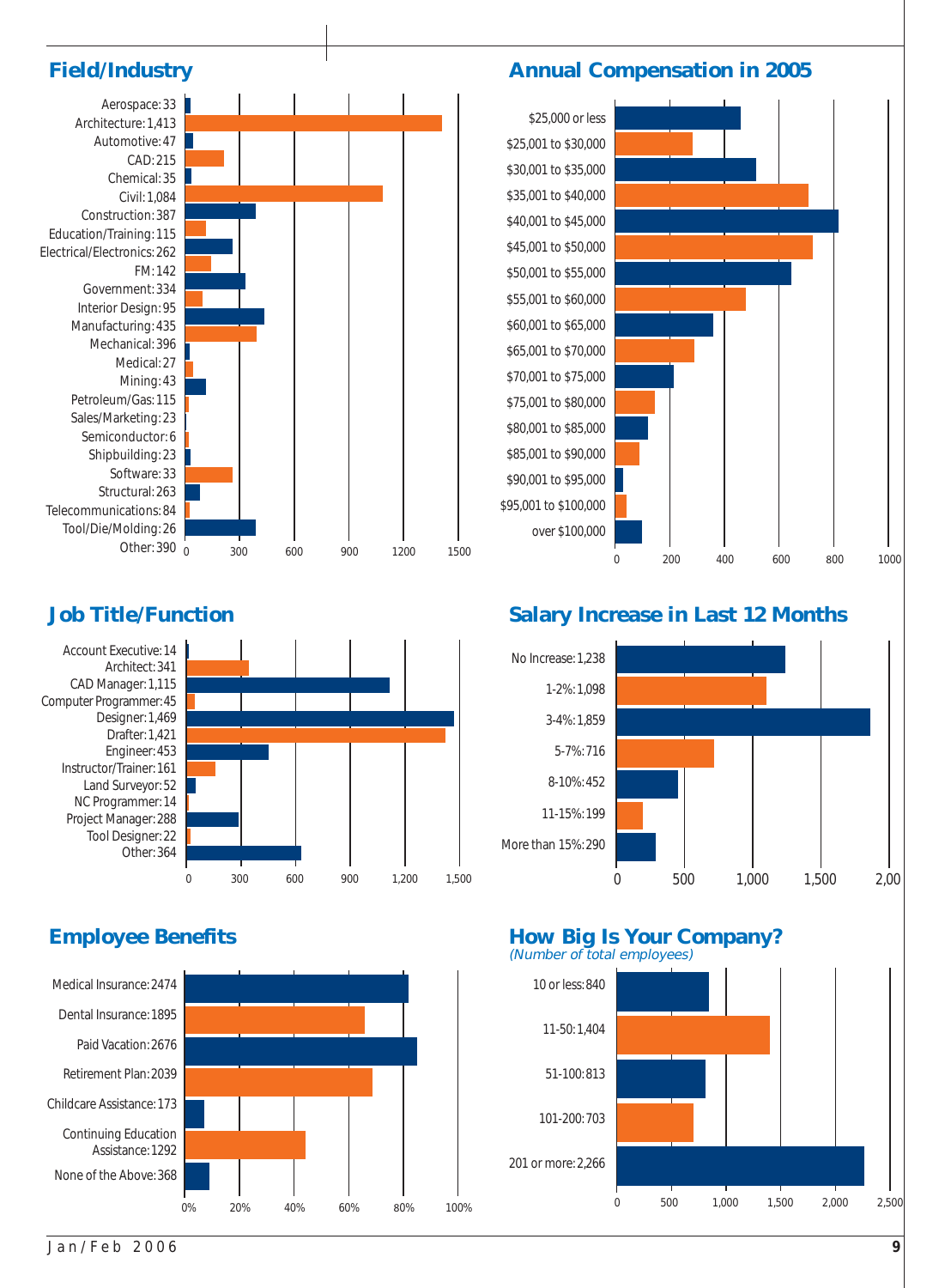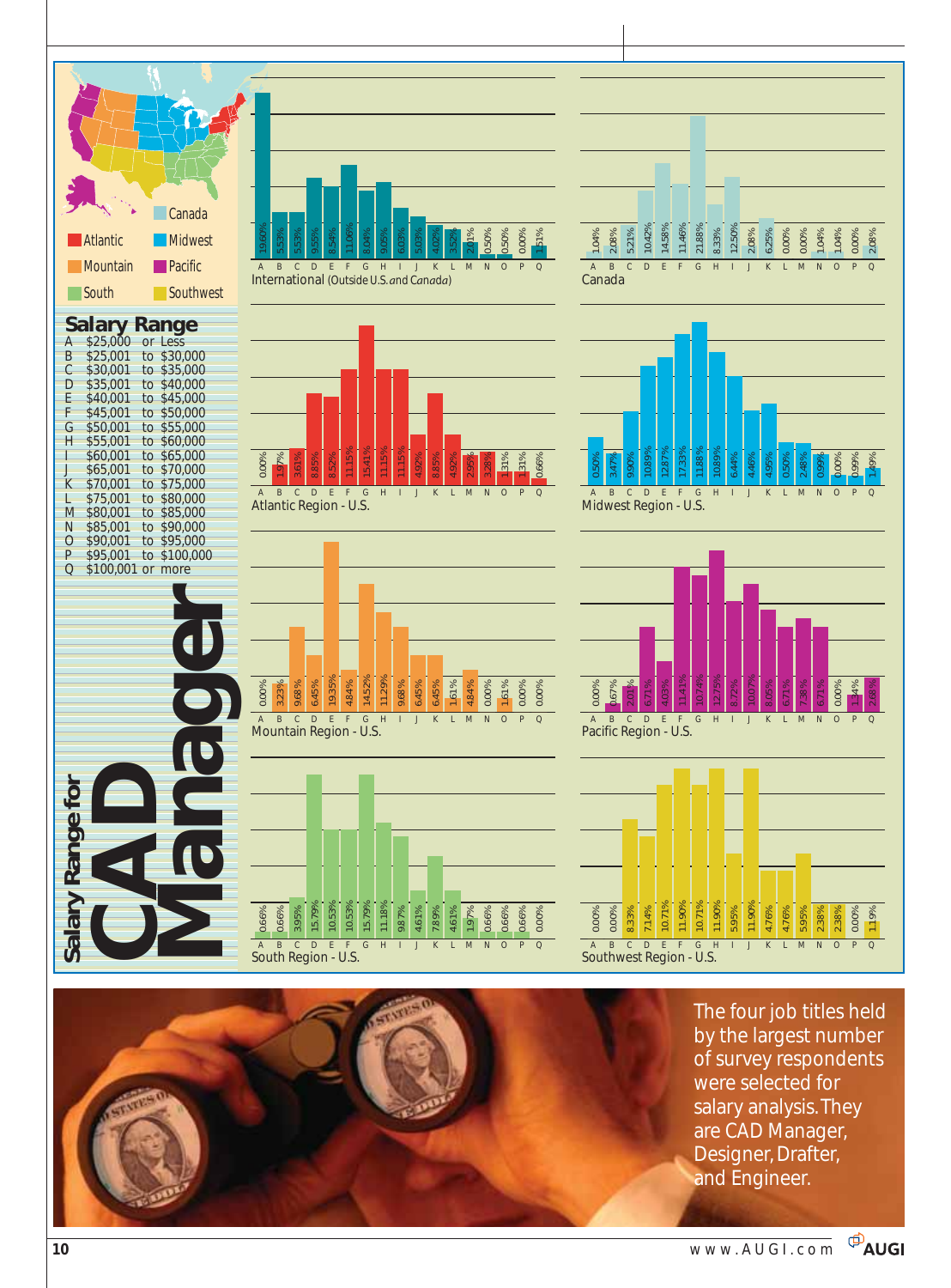

Jan/Feb 2006 **11**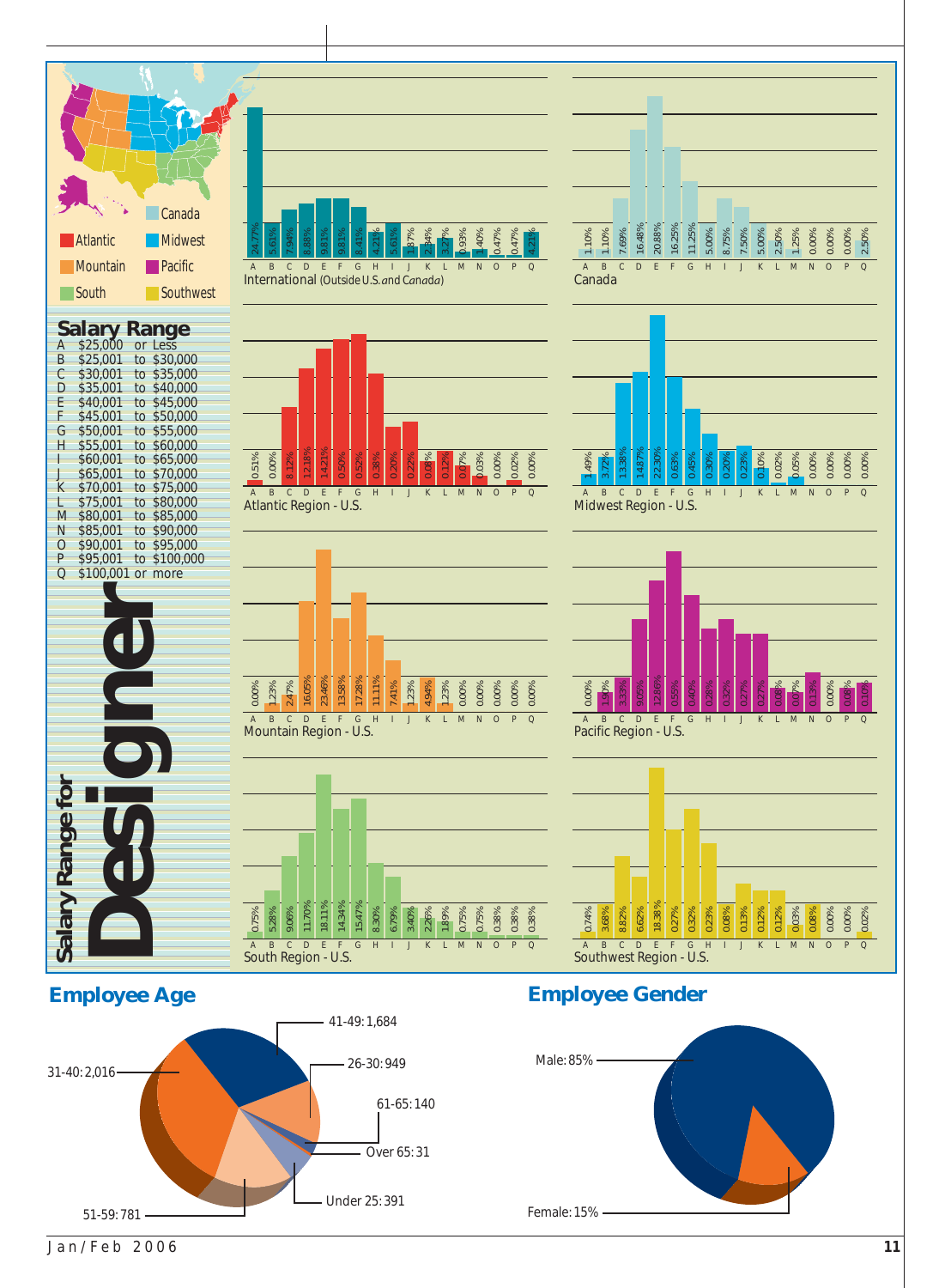

**E**AUGI